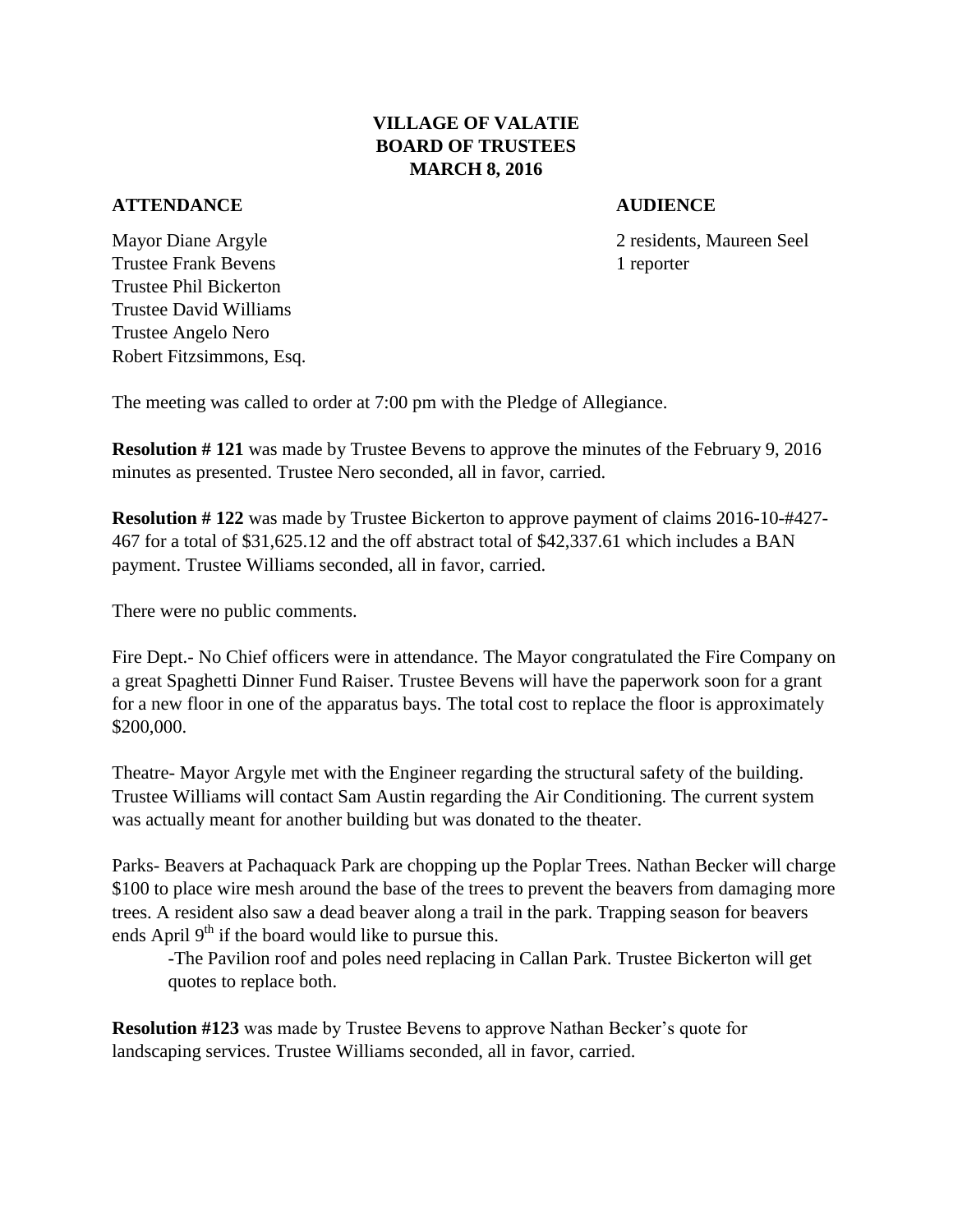**Resolution #124** was made by Trustee Bickerton to approve a contract with Tru Green for weed control at the same price quote as last year. Trustee Bevens seconded the motion, all in favor, carried. Tru Green was the only company to submit a quote.

Water/ Sewer Dept.- Monthly report is on file in the Clerk's Office. Hopefully the closing on the Sewer plant project will take place soon. Final paperwork is being submitted with help from Delaware Engineering. A letter was also received from the Village of Kinderhook regarding issues with their sewer meter. The Board discussed their letter and the Mayor offered to write a letter in response to them stating that we will work with them regarding their payment to us but they need to straighten the issue out within 2 quarters.

V.E.R.A.- Randall Schmitt commented that people are already calling to participate in the Artisan Fair. He also attended a Media Forum at Columbia Greene Community College regarding how to work with the Press on Strategic Planning. This was a public session on how to accelerate Economic Prosperity in the County.

Clerk- Paperwork is being completed for the Senior Center and Energy Onix Building for the Community Development Block Grants. A quote was received from General Code to update our Zoning Law Books. A budget workshop(s) needs to be set up for the budget. The Board decided to have the first meeting on March 22, 2016 at 6:30pm.

- Paper Shredding will take place again outside the Clerk's Office from March 14<sup>th</sup>-March  $31<sup>st</sup>$ . This will now take place quarterly.

Mayor- Mayor Argyle stated that the office is being re-arranged a little bit to make a new space for the Building Inspector. Mr. Concra would also like to become a contractor with the Village instead of on salary.

- There will be a Village Wide Litter Cleanup Day with Volunteers on April 30, 2016 between the hours of 9:00 am- 12 noon. This cleanup activity is being headed up by Village Resident Nick Becker. Anyone interested in helping can contact Mr. Becker. This will be advertised on the Village website.
- The Senior Center would like to have another table because they get a pretty good crowd now on Fridays. The Building Inspector inspected the building and informed the Mayor of the occupancy rating for the Senior Center which is 78 persons allowed.
- The Library would like to use the Senior Center for a photo contest on April 10, 2016.

**Resolution # 125** was made by Trustee Bevens to allow the Library to use the Senior Center for a photo contest on April  $10^{th}$ . Trustee Bickerton seconded, all in favor, carried.

Highway Dept.- Brush pickup will take place starting on April  $11<sup>th</sup>$  until Memorial Day. Pickup will only take place on Mondays and branches/trees may only be 6 inches in diameter and only 6 feet long. It will begin again in the fall and continue through November or until the first snow. Sweeping of the streets will take place in May.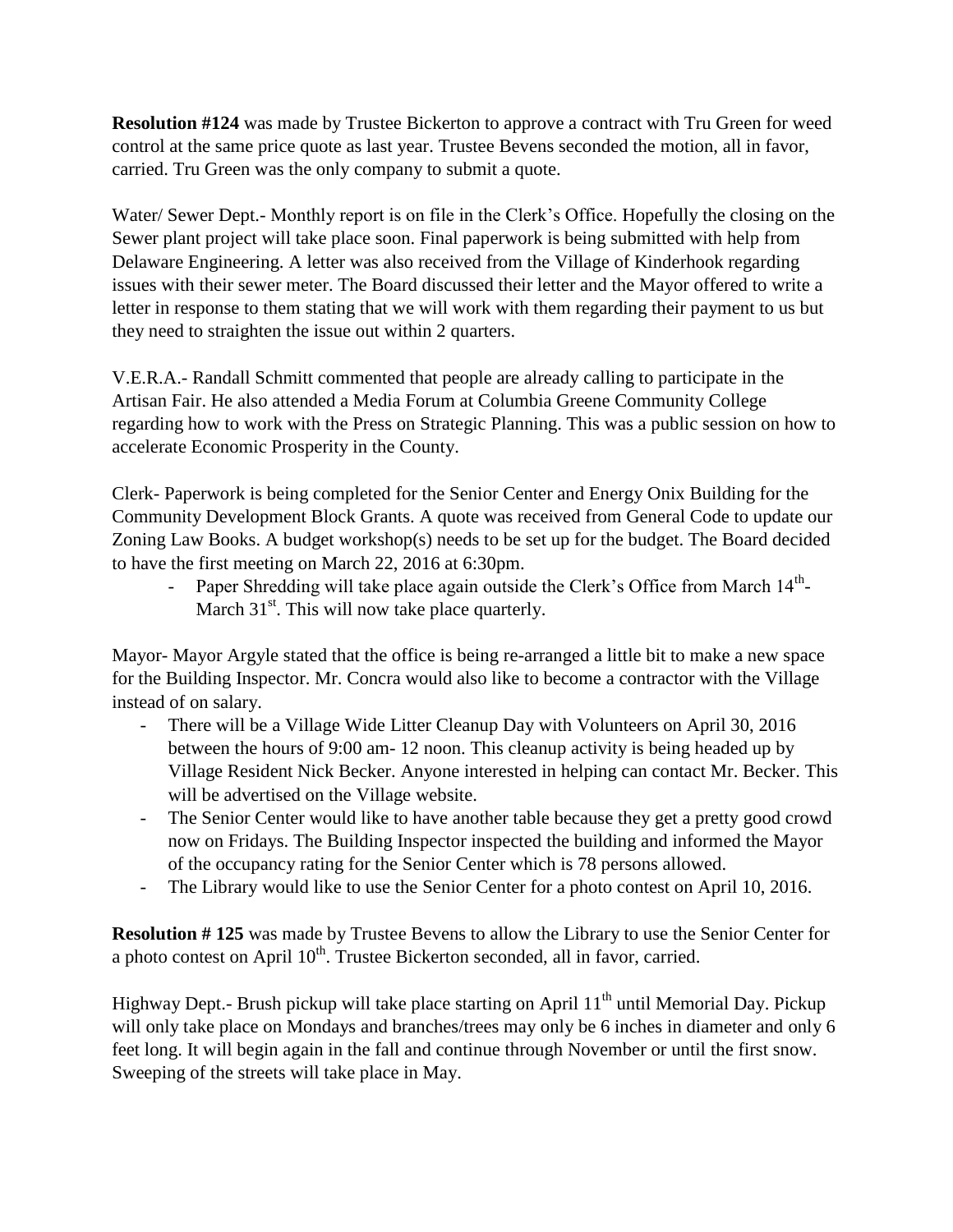Other business- Trustee Bickerton asked if he could be reimbursed for a portion of his Video Surveillance Camera bill which was used in viewing some burglaries on Mechanic Street. Rob Fitzsimmons stated that the Board needed S & F to voucher the Village and then the Board could reimburse Trustee Bickerton.

The Board discussed signing a shared services agreement with NY State at a previous meeting. The Mayor spoke to Highway Superintendent John Ruchel who had reservations about signing it. Rob stated that Mr. Ruchel should clarify his issues but then this should be passed on to the Town of Kinderhook.

Water shutoffs- An email was received from a resident and the Board will discuss the matter in executive session.

MHG Applications-

- 1. The Niverville Fire Department asked to use rooms for their annual firefighter physicals on May  $9^{th}$  from 4:30- 9:00pm
- 2. The Little League would like to hold a meeting in the building on March  $16<sup>th</sup>$  from 7-8 pm.
- 3. The Little League would like to have a safety clinic meeting for coaches only on April  $13<sup>th</sup>$  at 7:00 pm in the courtroom area.
- 4. The Northern Columbia Softball League would like use of the park on Sunday's from April- September.
- 5. Dave Ames would like to hold a baseball camp

**Resolution #126** was made by Trustee Bevens to approve the above applications. Trustee Nero seconded, all in favor, carried.

A letter was received by the Northern Columbia Little League asking for first rights to use the fields at Callan Park. The Board discussed this but felt that they should not be given total control of the fields since many other organizations would like to use them as well. The Mayor will contact the President of the organization to discuss this matter.

The Columbia Clippers would like to place a sign at Callan Park stating that they are State Champions. They would also like to present the kids with their World Series Rings at their first game of the season.

**Resolution #127** was made by Trustee Bevens to allow the Columbia Clippers to place a sign at Callan Park stating they are State Champions. Trustee Williams seconded the motion, all in favor, carried.

Emelia Teasdale who is on the Board of Directors for the Family Resource Center, asked if the Martin H. Glynn building would be available for use 2 days a week for about 2 hours each day for free playgroups for pre-schoolers. She stated that this group would need to find funding first